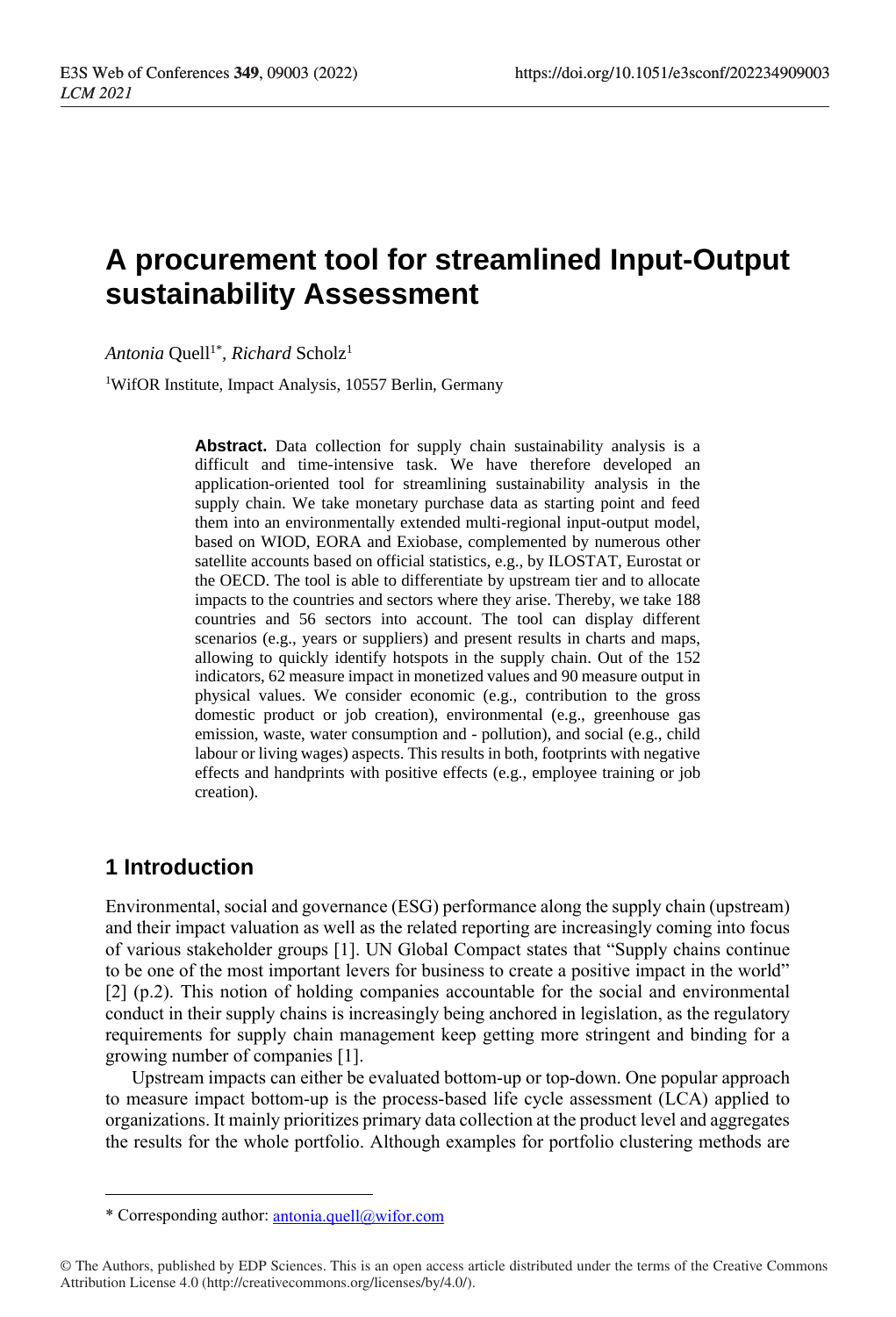available, the time intensity of data collection is seen as one of the main challenges of LCA application on the organizational level [3, 4].

A popular methodology to calculate the upstream effect top-down is input-output (IO) analysis. With IO analysis, upstream effects can be calculated at company or organizational level [4] or for materials and material groups. For this aim, the purchase profile of a company (purchased goods and services categorized by sectoral specification and vendor country) is used as demand vector, so that the first-tier upstream effect reflects the country-sector characteristics of the company's suppliers. To calculate the effects of further supply chain tiers (tier 2-n), the average purchase profile of national industries is retrieved from inputoutput tables by tracing back financial transactions. Using macroeconomic data in combination with environmental indicators, IO analysis can be used to detect environmental and socio-economic hotspots in production of the whole portfolio or of specific materials or material groups with comparatively low effort. [5].

The aim of this paper was to introduce a tool for the streamlined sustainability assessment of companies' supply chains. It can be used by sustainability departments to identify hotspots as a starting point for more detailed product- or material-related assessments using primary data and process-based LCA databases as well as by procurement departments as a baseline assessment for the definition of sustainable procurement strategies.

The paper is structured as follows. Section two provides background information on the upstream impact assessment methodology. In section three, we discuss the data and data sources we fed into the model. Practical information on the visualizations and application of the tool are discussed in section four. Finally, section five identifies the limits of the tool and provides an outlook for future developments.

### **2 Methodological background**

The Impact Valuation Tool is based on IO analysis, which was originally developed by Wassily Leontief [6] who earned the Nobel Prize in economics for the development of the IO model in 1973. Complementing the direct effects, which describe the immediate effects directly generated by a company, IO analysis allows for the calculation of indirect or upstream effects. Upstream effects arise due to the input the company consumes from other economic agents. Order placements result in an increase in economic activity at commissioned agents and their suppliers. This stimulus increases the gross value added (GVA) (can also be referred to as the contribution to the gross domestic product (GDP)), the greenhouse gas (GHG) emission, and other indicators along the supply chain, which are summarized under the term upstream effects. Other effects (e.g., employment, air emissions, water pollution, etc.) are calculated analogously using respective satellite accounts (see below). The model comes with an array of assumptions; <sup>1</sup> however, it is widely agreed that it is well suited for impact analysis [7].

#### **3 Data sources**

The Impact Valuation Tool is based on a hybrid model which combines WIOD (high sectoral resolution and solid economic base-data), EORA (large number of countries included) and EXIOBASE (many indicators available in the satellite accounts). In the current version, the WIOD database shows the global interdependence of 56 economic sectors. It allows the

<sup>&</sup>lt;sup>1</sup> The assumptions of the Leontief model are: 1) Constant returns to scale, i.e., the same amount of inputs is required per unit of output regardless of the level of production. 2) No supply constraints, i.e., no restrictions on raw materials, services, or other inputs such as employment. 3) Fixed input structure, i.e., there is no input substitution in response to a change in output.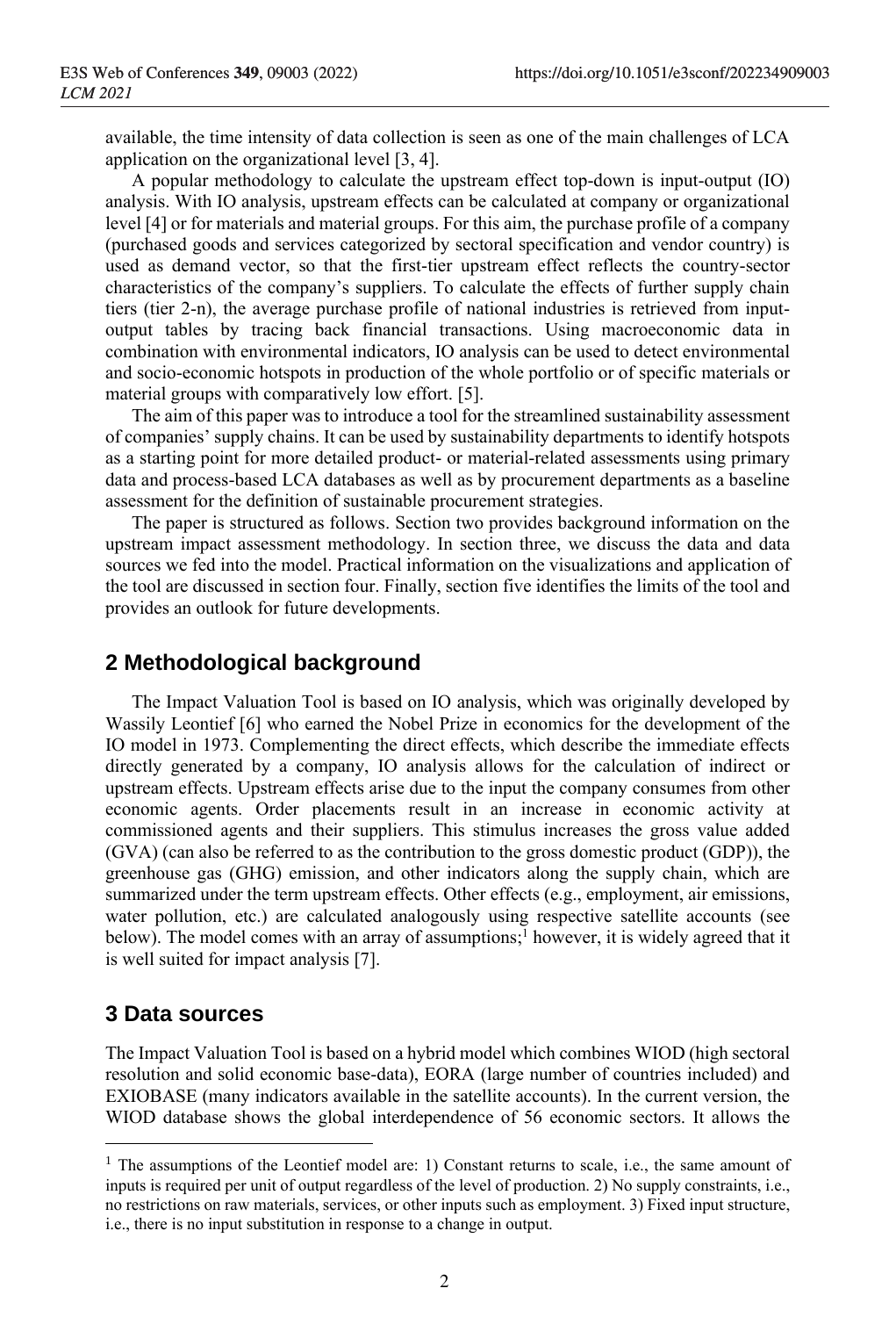analysis of the international interdependencies of 43 countries and an aggregate that summarizes the rest of the world. To be able to extend the impact analysis to other countries, this aggregate was distributed among the individual countries using the information from EORA. Due to the higher country resolution of EORA, a total of 188 countries and 56 sectors can be analysed [8, 9].

The satellite accounts are an important extension of the input-output framework, which are used to link the monetary flows of goods and services to other indicators of interest [10]. The databases mentioned above already contain many economic, environmental, and social indicators, inter alia land- and sector-specific data on GVA, employment, compensation of employees, GHG, water consumption, and land use. However, since the need for indicators for a comprehensive sustainability analysis cannot be met solely with the available multiregional input-output datasets, we collected data from various official data sources, such as ILOSTAT, Eurostat, and the OECD, built additional satellite accounts and adapted them to the sectoral and geographical structure of the multi-regional input-output table.

See table 1 for an overview of the different indicators sorted by impact area.

| Indicator                       | <b>Impact Area</b> | <b>Further</b><br>disaggregation                  | <b>Monetized</b> |
|---------------------------------|--------------------|---------------------------------------------------|------------------|
| Employee benefits<br>expense    | Economic           | By skill level                                    | Yes              |
| GDP contribution                | Economic           |                                                   | Yes              |
| Jobs created                    | Economic           | Headcount and FTE /<br>by skill level             | No               |
| Air pollution                   | Environmental      | By pollutant and<br>sociospatial structures       | Yes              |
| Carbon monoxide                 | Environmental      |                                                   | N <sub>0</sub>   |
| <b>GHG</b>                      | Environmental      | By pollutant                                      | Yes              |
| Land use                        | Environmental      | By type of use and<br>arable crop                 | Yes              |
| Waste                           | Environmental      | Hazardousness / type of<br>disposal               | N <sub>0</sub>   |
| Water consumption               | Environmental      | Blue and green                                    | Yes              |
| Water pollution                 | Environmental      | By pollutant                                      | N <sub>0</sub>   |
| Child labour                    | Social             |                                                   | Yes              |
| Human capital                   | Social             |                                                   | Yes              |
| Modern slavery                  | Social             |                                                   | Yes              |
| Occupational health &<br>safety | Social             | Nature and severity of<br>health and safety issue | Yes              |
| Social protection               | Social             |                                                   | N <sub>0</sub>   |

**Table 1.** The indicators sorted by impact area.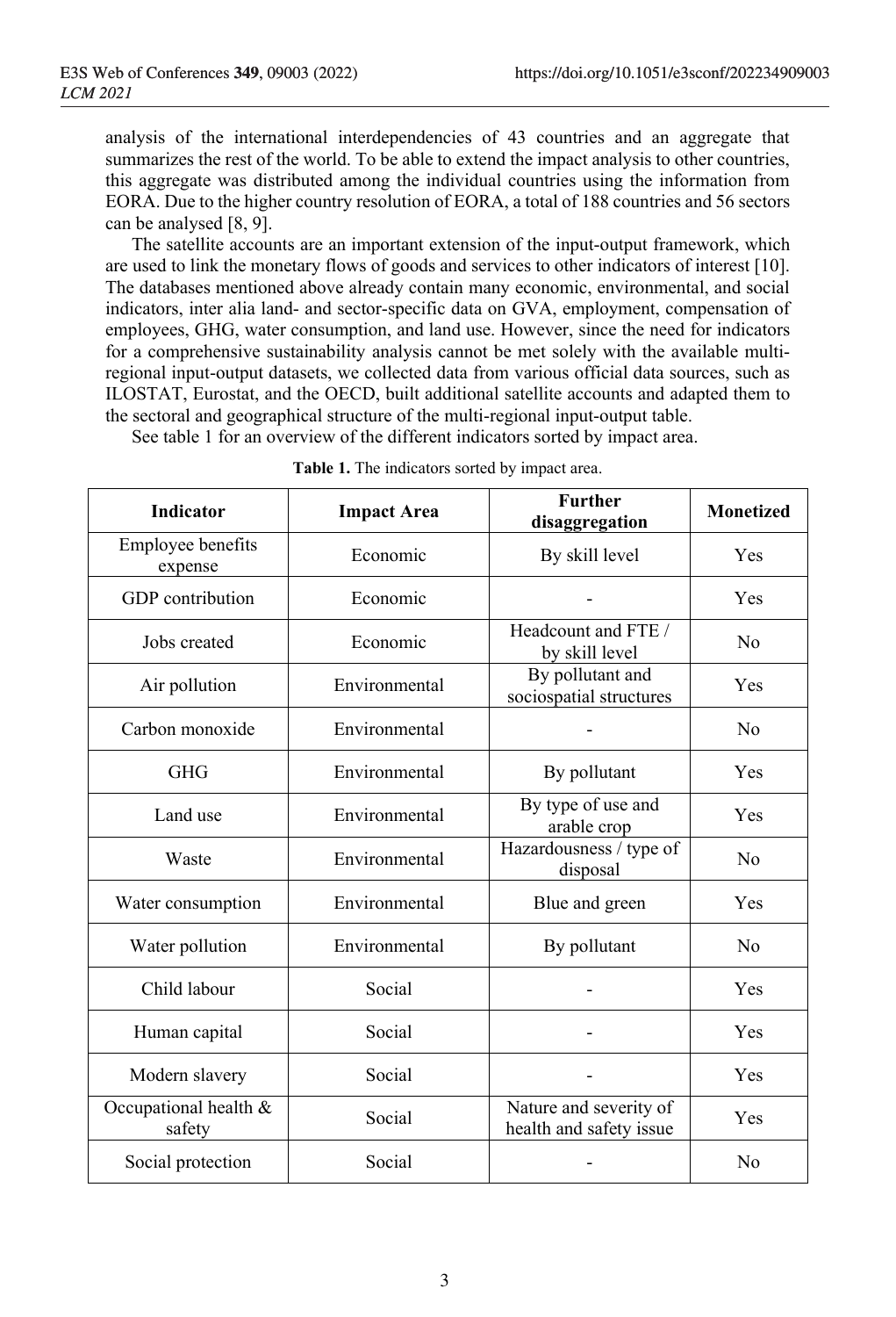## **4 Visualization and application**

In summary, the Impact Valuation Tool allows the user to perform a sustainability hotspot analysis within the supply chain with comparatively low effort. The results are differentiated by supply chain tier, sector, country, supplier, and material group or specification. It thus enables sustainable procurement decisions and eco-design measures in the Research and Development department by providing information on sourced materials and offering the possibility of depicting different scenarios, e.g., for different materials to be employed in product development. Furthermore, it supports companies in complying with current and upcoming supply chain regulations.

The results are additionally displayed graphically, inter alia, in a triple bottom line diagram and in a world map. The graphical representation of the results is interactive. This allows the data to be filtered and displayed by the different input variables, promoting a direct and intuitive gain of knowledge. See figure 1 for an example of the graphs and the selection options.



**Fig. 1.** Examples of 2 graphics for fictional company spend data. The left graphic shows the monetized impact of the company in Germany for six different indicators. The left four bars indicate a positive impact while the two bars on the right side indicate a negative impact. The right diagram shows the global distribution of one indicator. In this example, the impact is strongest in the USA followed by China. Both graphics interact with filters, where the underlying data can be selected dynamically.

## **5 Limits and Outlook**

The tool can be used for a streamlined upstream sustainability assessment of a company's supply chain, considering the three domains of sustainability, social, environmental, and economic. Based on corporate purchasing data, both positive and negative supply chain effects are calculated. The tool can be used to calculate upstream effects for the whole product portfolio of a company, for specific suppliers or for specific materials. However, the tool cannot be used to analyse the supply chain effects of specific products. For product-specific analysis, process-based LCA data yield more precise results due to the higher technological specificity provided.

In the future, the tool will be expanded to include additional components. For example, it is intended that direct effects can also be calculated and displayed graphically in order to provide a more holistic picture of a company's impact. In addition, sector-specific benchmarks that allow a simple and straightforward comparison of the effects are intended